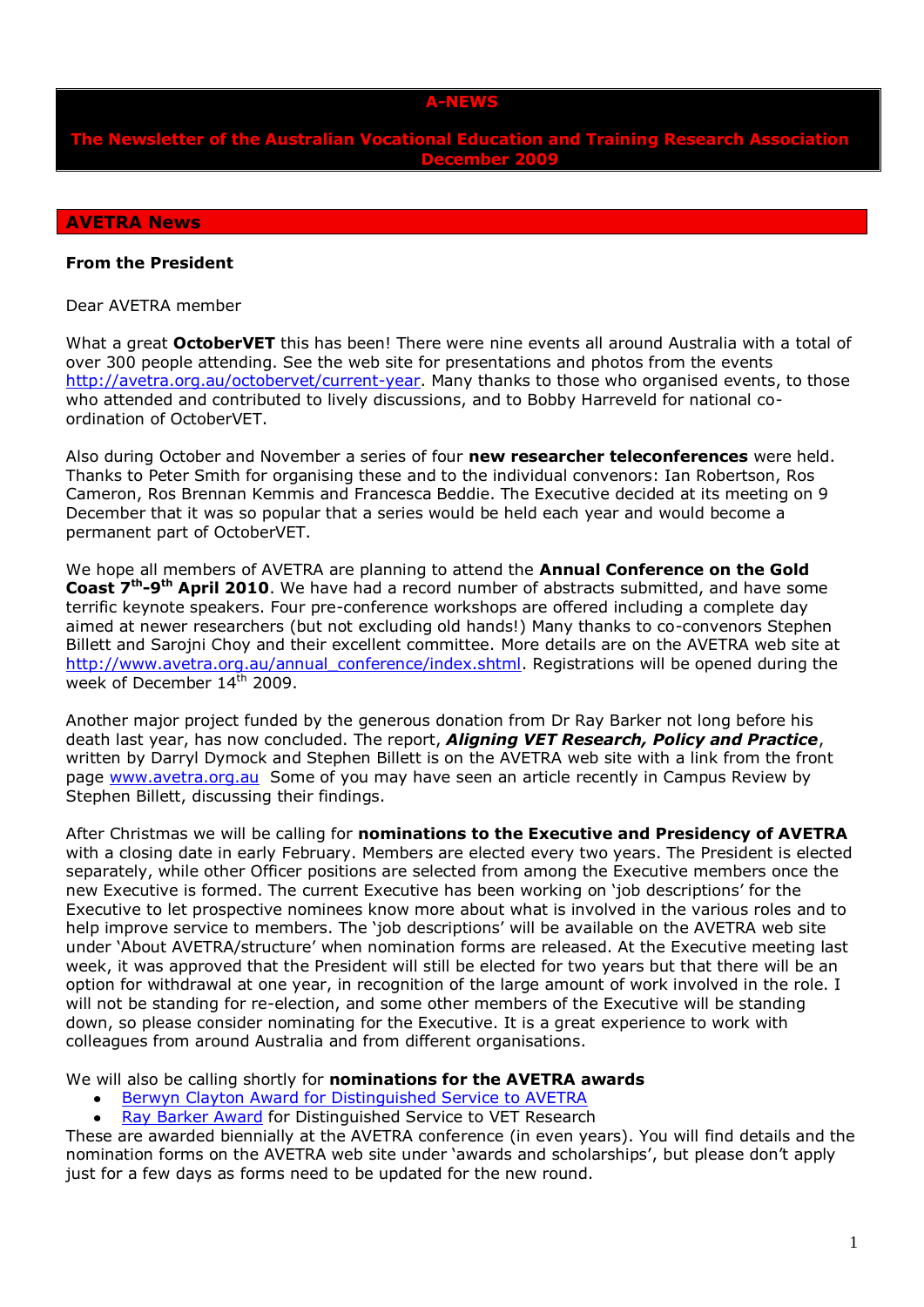We will also shortly be calling for expression of interest to undertake **a consultancy to prepare a conference manual for AVETRA conferences**. This will be circulated to AVETRA members initially as well as to a limited tender list. Please forward to anyone you think may be interested in and suitable for this task.

Thanks once more to Sarah Sutcliffe and Francesca Beddie for their work on editing the newsletter.

Best wishes

 $5m$ 

Erica Smith President of AVETRA, University of Ballarat, 14 December 2009

#### **AVETRA News**

### **International Journal of Training Research**

The link to our new journal can be found at [http://jtr.e-contentmanagement.com/.](http://jtr.e-contentmanagement.com/) Please note that papers from all previous editions will continue to be on the AVETRA web site under 'publications'.

## **OctoberVET 2009**

Each year AVETRA members around Australia organise community research events to showcase VET research. These activities complement and extend the AVETRA annual conference. These locally convened events are often, but not always, held in October - hence OctoberVET! They aim to engage local VET researchers and practitioners in discussions about recent and topical research. Complete AVETRA OctoberVET details are available online at *<http://avetra.org.au/octobervet>*



*CQ University OctoberVET participants, Rockhampton*



*(from left to right) Steve Davis (interviewer) Virginia Battye, Robin Ryan, Kaye Schofield and John Dawkins at the Adelaide OctoberVET*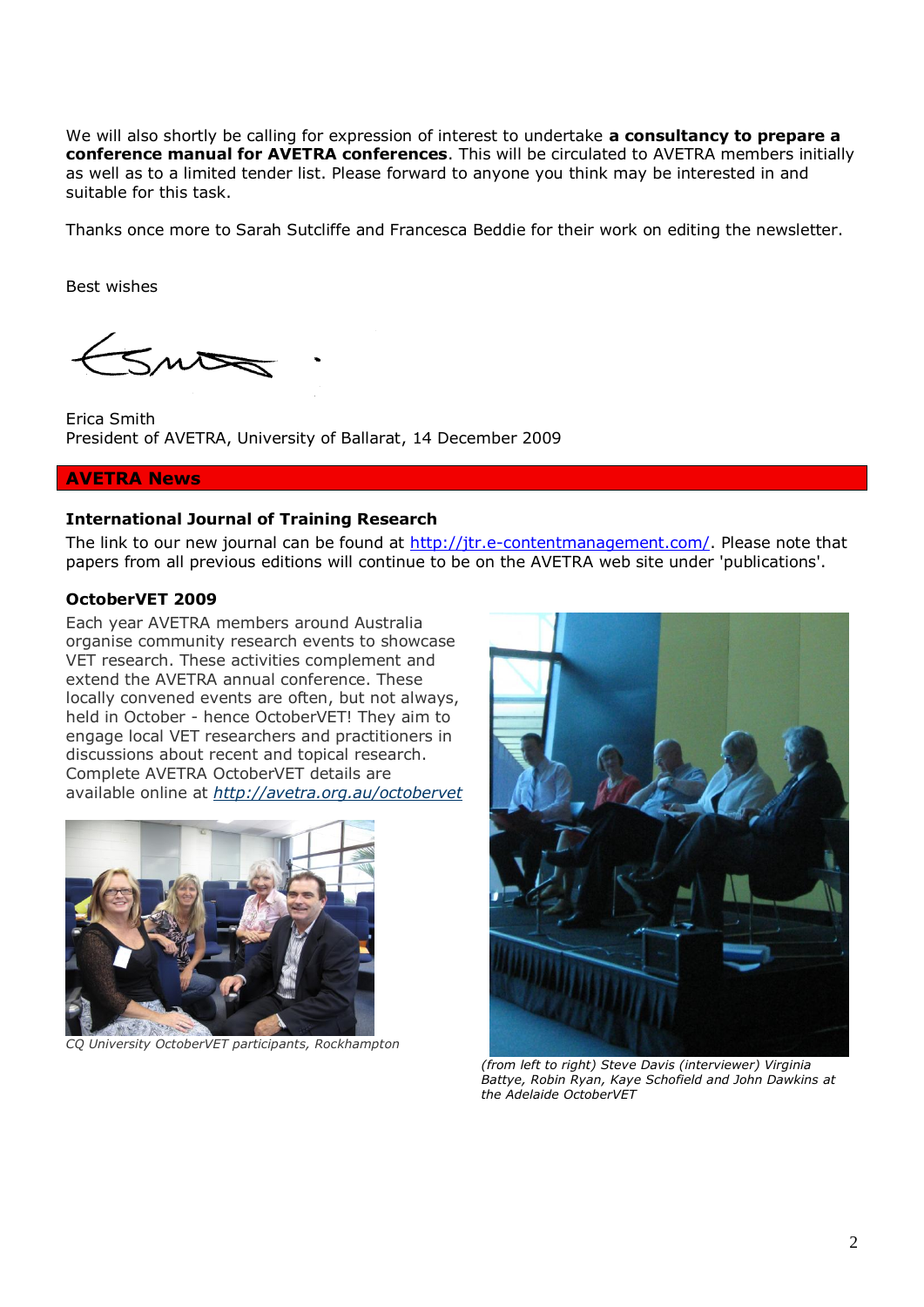

*Participants at the Canberra Institute of Technology OctoberVET*

In 2009, there were 8 OctoberVET events held throughout Australia — in Adelaide, Canberra, Ballarat, Newcastle, Perth, Rockhampton, Sydney and Wagga Wagga. Convenors report enthusiastic participation in all activities which demonstrated significant contributions from all sectors of VET. The events demonstrated the depth and breadth of VET research undertaken in regional and metropolitan communities. In addition, the collegiality among researchers from institutes, colleges, industries and universities added immensely to the rich tapestry of knowledge produced through their endeavours and shared during these events.

*Bobby Harreveld*

# **Early Career Research Teleconference**

The first of a series of 'early career research conferences' was held on Wednesday 7 October. In addition to Ian Robertson, who facilitated the session, twelve participants joined the discussion. Participants were drawn from around the country and represented the breadth of AVETRAs membership. Those who joined are employed in TAFE, private providers, government and universities. The majority joined the teleconference looking for an opportunity to network with others in similar circumstances and were looking for general advice on how to submit papers for the AVETRA conference in April 2010. Some participants were also seeking more specific assistance related to higher degree research.

Following introductions we discussed what range of aspects related to the AVETRA conference and strategies for seeking support as an early career researcher. As a result of this activity the AVETRA Committee is now considering a range of measures to further support this important group.

# *Ian Robertson*

# **Research and VET News**

# **TAFE Directors Australia mission to the UK**

TAFE Directors Australia recently hosted a mission to the UK to visit further education colleges and other organisations associated with the training sector, as well as attend the Association of Colleges annual conference. The delegation visited colleges in England (London, Durham and Birmingham) and Scotland (Edinburgh) which provided an opportunity to compare the challenges faced by the vocational training sector in the UK to that in Australia.

UK colleges are certainly facing sizeable challenges on the back of the global financial crisis with many planning for anticipated cuts in public spending (of unknown magnitude). But like Australia, the UK is looking at what skills development needs to occur during economic recovery and the role that both further education and higher education will play.

While the Australian delegation was in the UK, the Department for Business Innovation and Skills released *Skills for Growth: a national strategy for economic growth and individual prosperity* (available at [http://www.bis.gov.uk/policies/skills-for-growth\)](http://www.bis.gov.uk/policies/skills-for-growth). An interesting point in the skills strategy is an acknowledgment of a need for higher level craft and trade skills (advanced vocational education). Hence, the focus is shifting slightly from higher education to encompass higher level vocational training.

The Association of Colleges conference (http://www.aocannualconference.co.uk/conference.asp) provides the opportunity for college principals and executives to network and discuss issues facing the sector. A highlight for attendees of this year's conference was hearing from members of the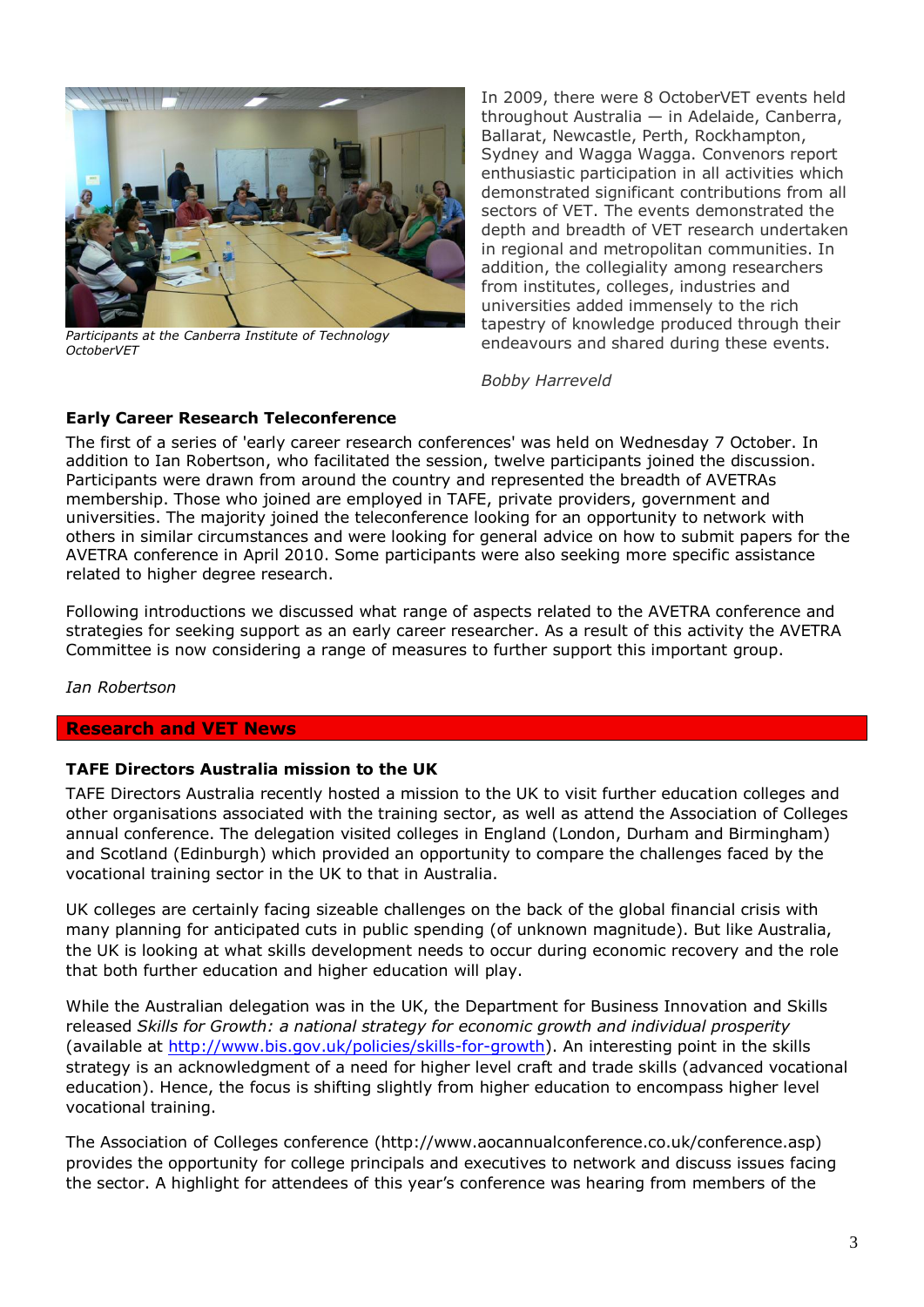various political parties and engaging with them on issues that are of importance to the sector in the lead up to the general election.

# **Jobs and Other Opportunities**

### **NCVER Communities of Practice Scholarships**

Ten NCVER Communities of Practice scholarships are available for novice researchers working in the VET sector. Successful applicants will receive \$4,000 to help them participate in a community of practice where they will receive peer support as well as the assistance of a mentor to guide them through a research project.

If you have a problem in your workplace that research could help you solve then we want to hear from you! Applications close **Wednesday, 17 February 2010**. For more information visit [www.ncver.edu.au/research/opportunities.html#Community\\_of\\_practice\\_scholarships\\_for\\_VET\\_prac](http://www.ncver.edu.au/research/opportunities.html#Community_of_practice_scholarships_for_VET_practitioners) [titioners](http://www.ncver.edu.au/research/opportunities.html#Community_of_practice_scholarships_for_VET_practitioners) or contact Bridget Wibrow on 08 8230 8450.

### **Churchill Fellowships**

The Churchill fellowships offer expenses for overseas study tours. AVETRA has been asked to publicise the special award for education/VET. Applications are now open for the 2010 round. Details at<http://www.churchilltrust.com.au/sponsors/about/park-family/> Please direct any queries to the Churchill Trust as we do not have any further information. Their phone number is 1800 777 231 or see their web site.

### **Conferences and other Events**

### **New Zealand Vocational Education and Training Research Forum, Victoria University, Wellington, New Zealand, 14 – 15 April, 2010**

The Industry Training Federation is pleased to open its call for abstracts for the New Zealand Vocational Education and Training Research Forum 2010. The ITF is accepting abstracts on a wide variety of skills, workplace, professional, and vocational education-related topics.

Registrations for the Research Forum will open in late January 2010. If you have any questions about the abstract submission process or the Research Forum, please contact Nicholas Huntington via email at [nicholas@itf.org.nz,](about:blanknicholas@itf.org.nz) or phone on +64 4 499 8157. Further information is available at <http://www.itf.org.nz/research-forum-2010.html>

#### **Canadian Association for the Study of Adult Education Conference, Concordia University, Montreal, Canada, 30 May – 1 June 2010.**

Call for papers and further details about the conference can be found at [www.oise.utoronto.ca/CASAE/cnf2010/cnf2010.html](http://www.oise.utoronto.ca/CASAE/cnf2010/cnf2010.html)

#### **Recent Publications**

### *[Linking flexible delivery and community development: The Wugularr story](http://www.ncver.edu.au/publications/2177.html)***, Anderson, S, NCVER, 2009**

This paper has been produced by a NCVER sponsored new researcher who has been mentored by an AVETRA member.

## *[Early vocational education and training programs for young Aboriginal learners:](http://www.ncver.edu.au/publications/2196.html)  [Perceptions of practitioners and young people](http://www.ncver.edu.au/publications/2196.html)***, Harding, R, NCVER, 2009**

This paper has been produced by a NCVER sponsored new researcher, who has been mentored by an AVETRA member.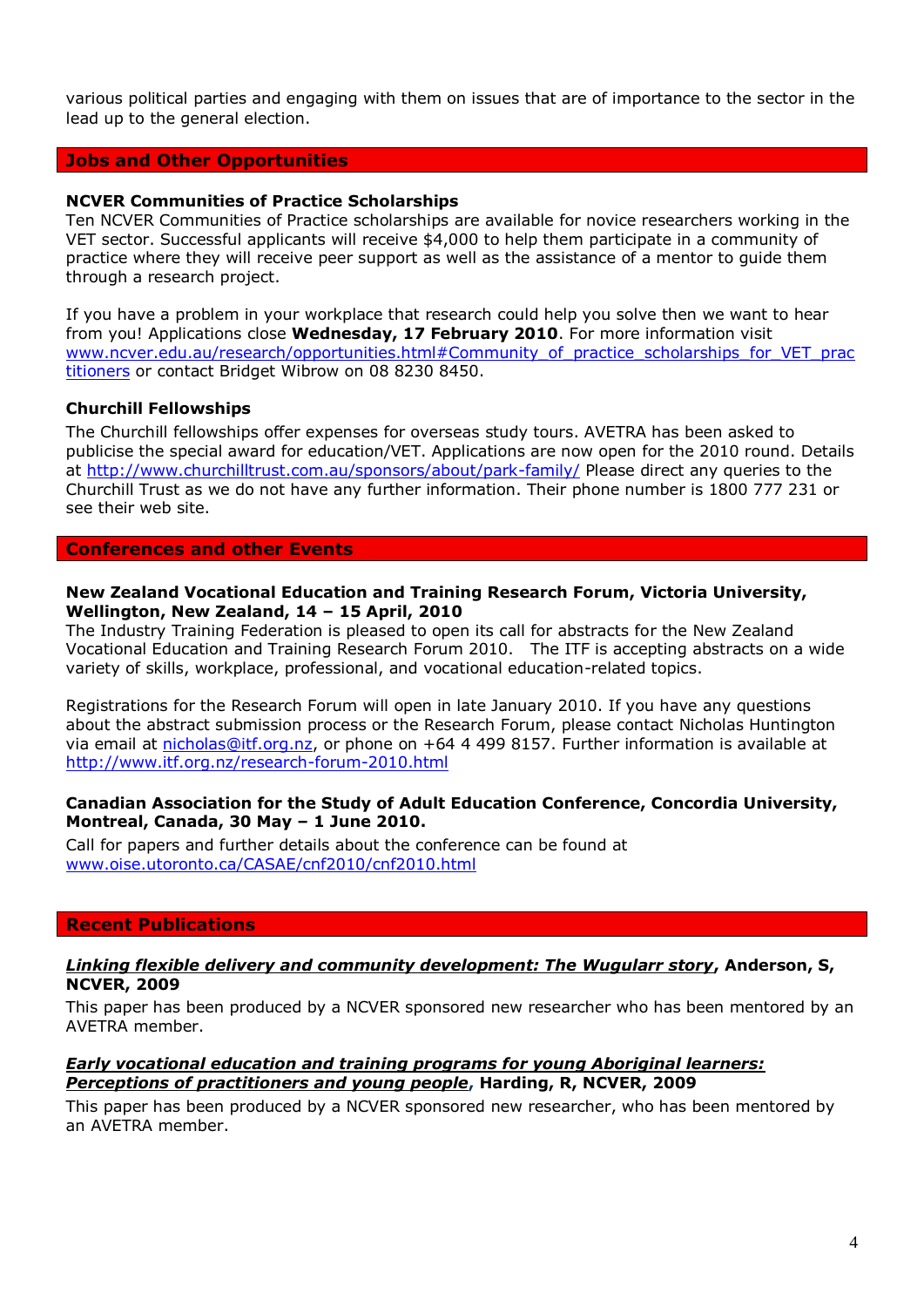# *[Problem-based learning: Student engagement, learning and contextualised problem](http://www.ncver.edu.au/publications/2198.html)[solving](http://www.ncver.edu.au/publications/2198.html)***, Mark Mossuto, M NCVER, 2009**

This paper has been produced by a NCVER sponsored new researcher who has been mentored by an AVETRA member.

# **New NCVER resource**

NCVER has developed a resource on Indigenous VET, which provides a simple summary of NCVER's statistics and research on Indigenous Australians and vocational education and training (VET). [http://www.indigenousvet.edu.au](http://www.indigenousvet.edu.au/)

# *Future skill needs for the green economy,* **Cedefop, 2009**

This publication is based on an October workshop on future skill needs for the green economy. Case studies present emerging skill needs, the changing qualification needs in jobs for renewable energies and skill profiles in environment and eco-innovations.

[http://www.cedefop.europa.eu/etv/Information\\_resources/Bookshop/publication\\_details.asp?pub\\_id](http://www.cedefop.europa.eu/etv/Information_resources/Bookshop/publication_details.asp?pub_id=563) [=563](http://www.cedefop.europa.eu/etv/Information_resources/Bookshop/publication_details.asp?pub_id=563)

## *Practitioner experiences and expectations with the Certificate IV in Training and Assessment (TAA40104): A discussion of the issues,* **Clayton, B, NCVER, 2009**

This paper arises from a research project investigating the extent to which practitioners believe the Certificate IV Training and Assessment (TAA04) qualification provides an effective foundation for the delivery and assessment of training in the VET environment. It focuses on the history of the TAA04 and outlines some of the key issues relating to the quality of delivery. The project is due for completion in late-2010. <http://www.ncver.edu.au/publications/2183.html>

# *Learning for jobs: OECD policy review of vocational education and training: initial report,*  **OECD, 2009**

The report sets out key policy recommendations: (1) to meet labour market needs: offer a mix of vocational programmes reflecting student preferences and employers' needs plus provide transferable skills to support occupational mobility; (2) to sustain the workforce of teachers and trainers: in vocational institutions, promote partnerships with industry, encourage part-time work, and promote flexible pathways of recruitment; (3) to promote workplace training: offer sufficient incentives for both employers and students to participate in workplace training and ensure that training is of good quality, with effective quality assurance and contractual frameworks for apprentices; (4) to respond to the economic crisis: sustain workplace training and meet the increased demand for full-time VET; and (5) to develop tools for policy: engage employers and unions in vocational policy and provision plus collect and analyse data on the labour market outcomes and provide career guidance accessible to all, informed by knowledge of labour market outcomes.

[http://www.oecd.org/document/61/0,3343,en\\_2649\\_39263238\\_43736957\\_1\\_1\\_1\\_1,00.html](http://www.oecd.org/document/61/0,3343,en_2649_39263238_43736957_1_1_1_1,00.html)

### *High quality traineeships: Identifying what works - Good practice guide,* **Smith, E, et al., NCVER, 2009**

This study explores the common features of high-quality traineeships using case studies from the cleaning, child care, construction, retail, finance and insurance, and meat processing areas. The research identifies a range of policy measures that could improve both the practice and image of traineeships. A good practice guide has also been developed to assist in ensuring that all traineeships are of equally high quality. <http://www.ncver.edu.au/publications/2191.html>

### *A competent recovery? Economic downturn and Australia's vocational education and training system,* **Sweet, R, NCVER, 2009**

This paper reflects on the impact of the recent financial crisis on particular groups in Australian society and comments on whether the VET sector is well placed to meet the challenges of the recovery. <http://www.ncver.edu.au/publications/2193.html>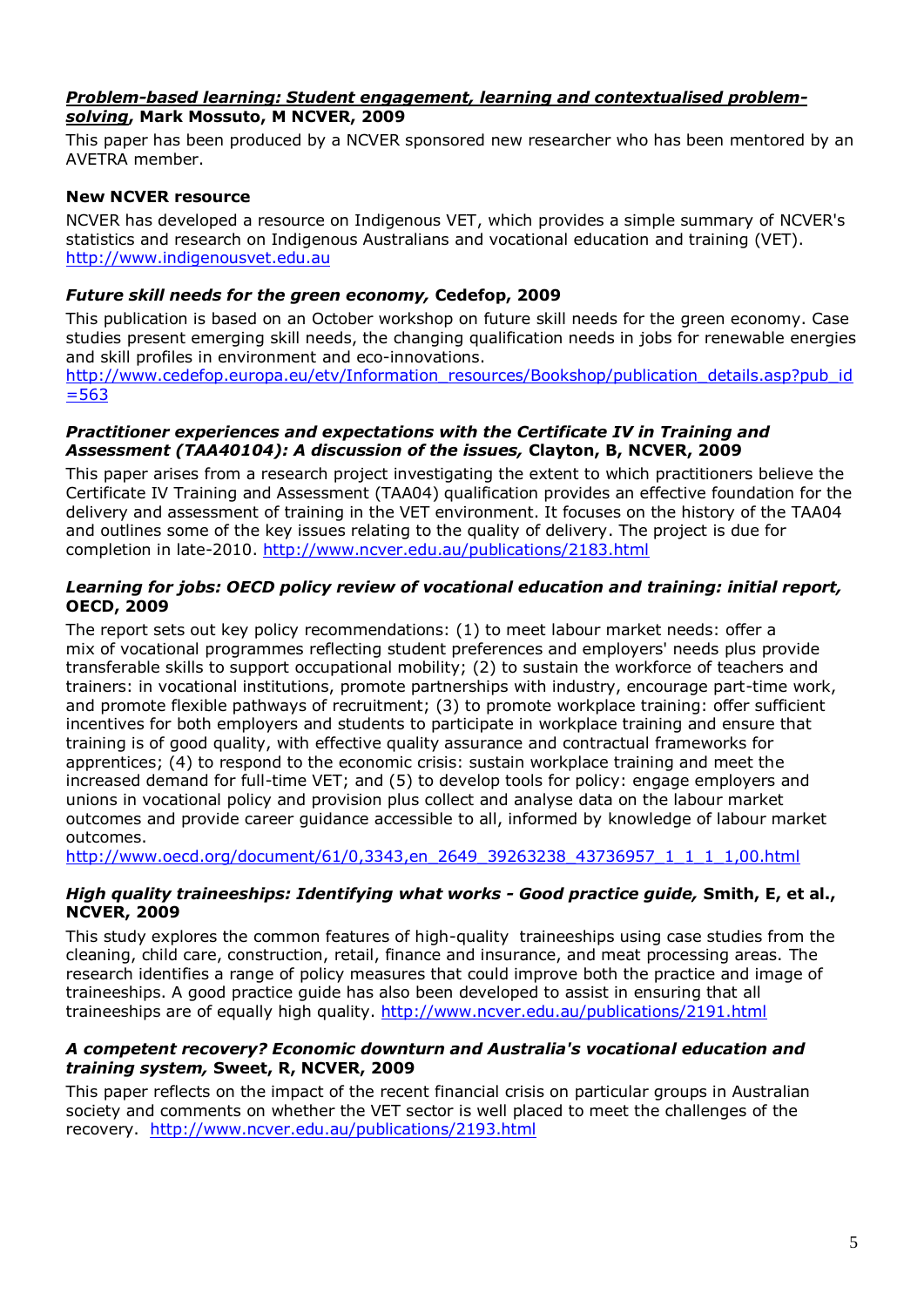## **About AVETRA**

AVETRA is the peak professional association for VET researchers. Its ability to be a sustainable and viable association depends on its membership. Members are urged to continue their membership and to encourage their colleagues to join AVETRA. AVETRA services include:

- An annual VET international research conference
- Two editions of *International Journal of Training Research per annum*  $\bullet$
- The bi-monthly AVETRA e-newsletter with the latest news in the VET sector as well as VET  $\bullet$ research.
- The new *Research Today* publication twice a year.
- OctoberVET workshops organised by AVETRA members in centres as widely spread as Perth, Darwin, Townsville, Brisbane, Sydney, Melbourne and Adelaide.
- The AVETRA website with VET research links and information
- Awards for VET researchers including the joint award with TAFE Directors Australia, the Berwyn Clayton Award, The Ray Barker Award, and the AVETRA Best paper Award.

HELP AVETRA help VET research and join now if you are not a member. Full **\$145** (GST inclusive) and Student memberships **\$71.50** including GST are available to join AVETRA.

| <b>President: Professor Erica Smith</b><br>University of Ballarat<br>Mt Helen Campus<br>PO Box 663<br><b>BALLARAT VIC 3353</b><br>Ph: +61 3 5327 9665<br>e.smith@ballarat.edu.au<br><b>Vice President: Ruth Wallace</b> | <b>Immediate Past President: Peter Kell</b><br>University Of Wollongong<br>Building 67: 310<br>WOLLONGONG NSW 2518<br>Ph: +61 2 4221 3857<br>Fax: +61 2 4221 4657<br>Mobile: 0417354901<br>pkell@uow.edu.au  |
|-------------------------------------------------------------------------------------------------------------------------------------------------------------------------------------------------------------------------|--------------------------------------------------------------------------------------------------------------------------------------------------------------------------------------------------------------|
| Faculty Of Education Health & Science<br>Charles Darwin University<br>Ellengowen Drive<br>DARWIN NT 0909<br>Ph: +61 8 8946 6390<br>Fax: +61 8 8946 6151<br>Mobile: 0400 268 507<br>ruth.wallace@cdu.edu.au              | <b>Treasurer: Mr Kevin Heys</b><br>TAFE NSW - South Western Sydney Institute<br>Cnr Hoxton Park & Banks Roads<br>MILLER NSW 2168<br>Ph: +61 2 9825 7322<br>Mobile: 0425 214 908<br>kevin.heys@tafensw.edu.au |
| <b>Secretary: Dr. Michele Simons</b><br>University of South Australia<br>Mawson Lakes Boulevard<br>MAWSON LAKES SA 5095<br>Ph: +61 8 8302 6427<br>Mobile: 0403 135 357<br>michele.simons@unisa.edu.au                   | <b>Dr Catherine Down</b><br>School of Education<br><b>PO Box 588</b><br>WAGGA WAGGA NSW 2678<br><b>AUSTRALIA</b><br>Ph: +61 2 6933 2437<br>cadown@csu.edu.au                                                 |
| <b>Roberta Harreveld</b><br>Building 33<br>Central Queensland University<br>ROCKHAMPTON QLD 4702<br><b>AUSTRALIA</b><br>Ph: +61 7 4930 6836<br>b.harreveld@cqu.edu.au                                                   | Dr Llandis Barratt-Pugh<br><b>Edith Cowan University</b><br>Pearson Street<br>CHURCHLANDS WA 6018<br>Ph: +61 8 9273 8775<br>l.barratt pugh@ecu.edu.au                                                        |
| Ms Sarah Sutcliffe (Newsletter co-editor)<br>Centre for Education Excellence<br>Canberra Institute of Technology<br>GPO Box 826<br>CANBERRA CITY ACT 2601<br>Ph: +61 2 6207 4983<br>sarah.sutcliffe@cit.act.edu.au      | <b>Dr Peter Smith</b><br>Principal, E&T Thinking<br>14 Maidie Street<br>HIGHTON VIC 3216<br>Ph: +61 3 5227 1452<br>pjbs@internode.on.net                                                                     |